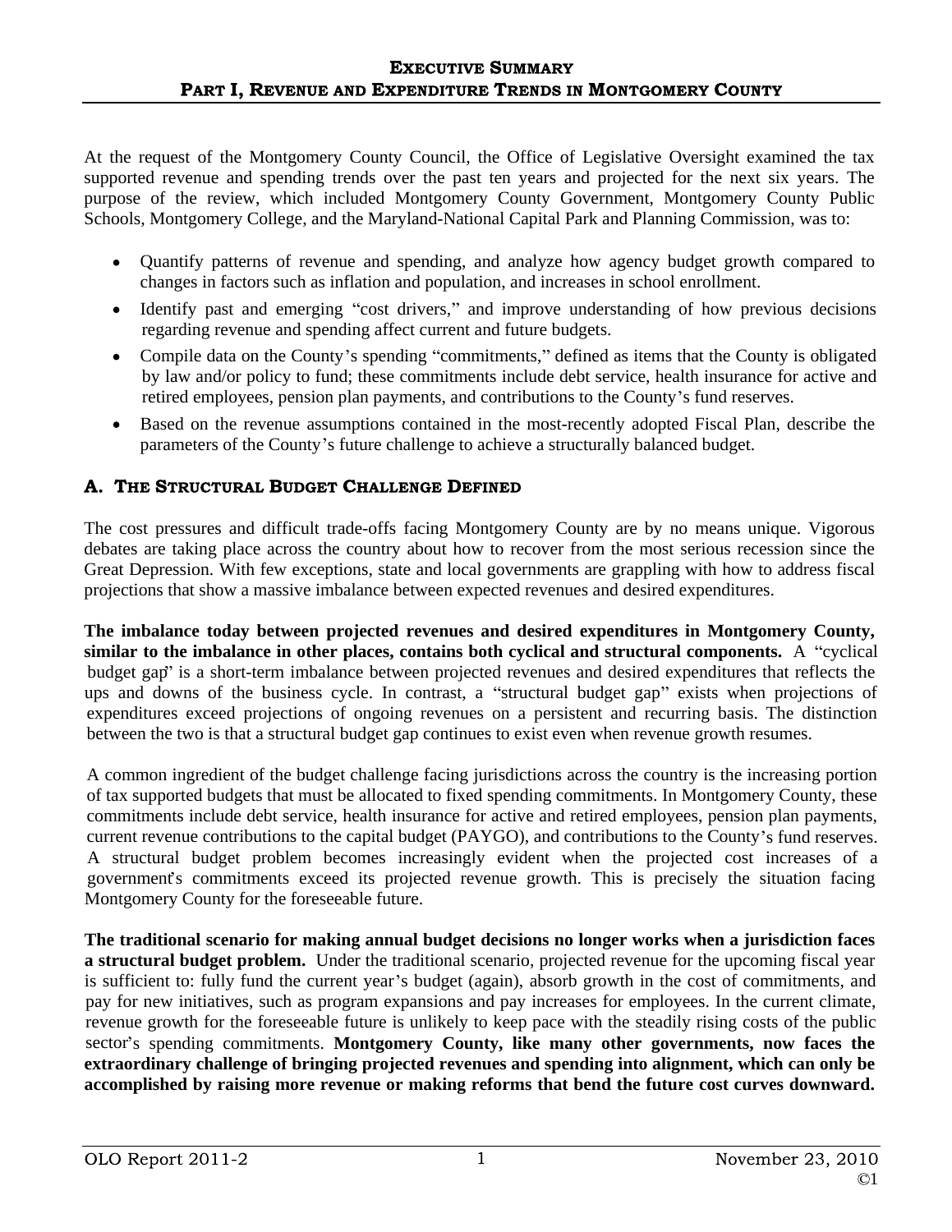# **B. OVERVIEW OF REVENUE AND SPENDING FYO2-FY11**

1. **From FY02 to FY11, the tax supported agency budgets in Montgomery County collectively increased 59% from \$2.1 billion to \$3.4 billion.** The macro-cost curve shows annual increases of 7-9% between FY02 and FY08. Total tax supported spending leveled off in FY09 and posted actual declines in FY10 and FY11. During the same ten year period, inflation was 29%, the County's population grew 12%,

# median household income increased 21%, and the County's assessable property tax base increased 114%.<br>2. The County's increased budgets supported some notable expansions in agency services, including:<br>Montgomery County Publ

- 
- Expansion of full-day Kindergarten
- Enhanced staff development programs

- Additional public safety personnel 12% increase in park land
- 
- More resources for health & housing programs

# **Montgomery College**

- Reduction in class size **Expanded services to meet 32% enrollment increase** Reduction in class size
	- Opening of new facilities

# County Government M-NCPPC (Montgomery County portion)

- 12% increase in park land
- Expanded Ride-On service hours Creation of the Legacy Open Space Program
- 3. The County's budget growth was funded by a combination of more property tax revenue, higher **income and excise tax rates, and substantial growth in State aid (mostly to MCPS).** Over the ten years, revenue growth in the County outpaced inflation and population increases by about 20%. The ten year average annual revenue growth rate of 6% (FY02-FY11) is twice the forecast for the next six years, which is for an average annual growth rate of 3%.
- 4. **In FY11, MCPS received 57% of total tax supported agency allocations and County Government received 34%; the balance went to Montgomery College (6%) and M-NCPPC (3%).** The allocation among the four tax supported agencies remained largely unchanged during the past decade, although how money is spent within each agency evidenced some shifts. Notable trends included a higher portion of agency budgets spent on employee benefits and a higher portion of County Government resources dedicated to public safety services. 5. **Conceptually, debt service can be considered a fifth agency because it must be paid from the same**
- **pot of tax supported dollars.** During the past decade, debt service payments increased 47% from \$177 million in FY02 to \$260 million in FY11. If the County issues General Obligation bonds at the rate projected in the most recent CIP (\$325 million/year), the cost of debt service will increase to \$391 million in FY16, a 50% increase from FY11. By FY16, debt service is projected to cost more than the combined

tax supported budgets of the College and M-NCPPC.<br> **C. TRENDS IN COSTS OF THE WORKFORCE (EMPLOYEE PAY AND BENEFITS)**<br>
1. Personnel costs (pay and benefits) account for 82% of all tax supported spending. Between FY02 **and FY11, personnel costs increased 64% while the total number of workyears increased 10%.** The workforces at all four agencies fluctuated during the past decade, but only MCPS and the College workforces are measurably larger today compared to ten years ago. Specifically, from FY02-FY11, MCPS' workyears increased 14% while MCPS enrollment increased 6%; Montgomery College's workyear growth of 30% paralleled the College's enrollment growth of 32%.